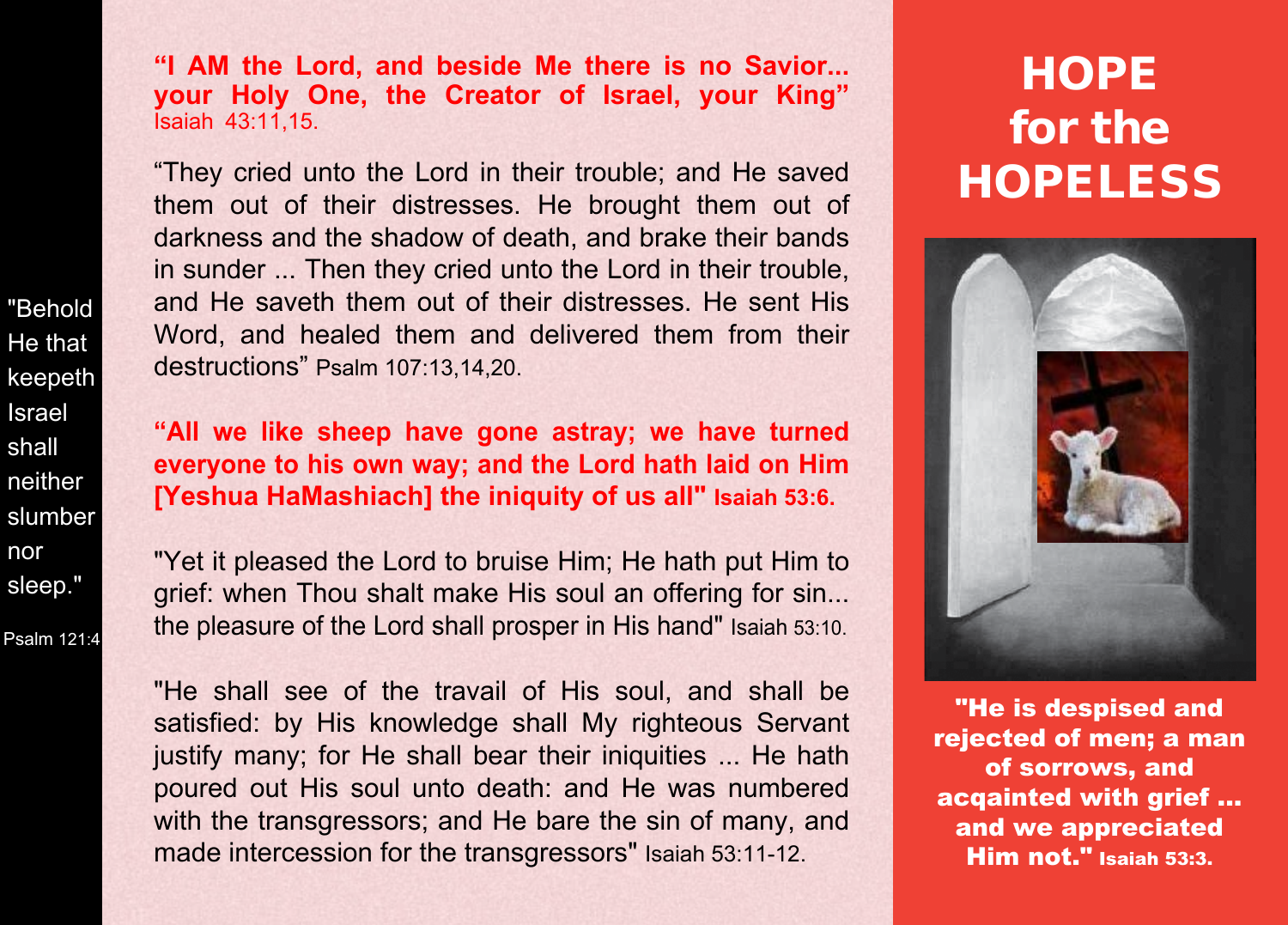**"The life of the flesh is in the Blood: and I have given it to you upon the altar to make an atonement for your souls: For it is the Blood that maketh an atonement for the soul."** Leviticus 17:11.

| "They overcame<br>him                                                     | God's enemy, Satan, hates you and wants<br>you to think there is no hope for you to go to<br>heaven. However, through Yeshua, you can<br>overcome Satan's accusations of your sins.                                                                                                                                                                                                       |
|---------------------------------------------------------------------------|-------------------------------------------------------------------------------------------------------------------------------------------------------------------------------------------------------------------------------------------------------------------------------------------------------------------------------------------------------------------------------------------|
| by the Blood<br>of the Lamb                                               | Only the precious Blood of Yeshua was holy,<br>undefiled and could pay the price for all our<br>sin! Everybody's blood carries the seed of<br>death and we can only be saved by our turning<br>to the Lord for new Life in Him. As His new-<br>born child, the Lamb of God intercedes on our<br>behalf against the accuser of the brethren,<br>Satan himself, who can no longer touch us. |
| by the word of<br>their testimony                                         | It is important that we confess the Lord with<br>our lips, as well as with our life and that we be<br>identified with Yeshua for His glory alone!                                                                                                                                                                                                                                         |
| and they loved<br>not their lives<br>unto the death"<br>Revelation 12:11. | Yeshua willingly gave His life for to save you,<br>and now in your own words, prayerfully, present<br>your body as a living sacrifice to God, which<br>is your reasonable service.                                                                                                                                                                                                        |

If you are troubled and uncertain about facing death, God, in His great love, has made a way for you to be saved from your sin and have a living fellowship with YESHUA!

**To respond to God's sacrificial Love for you and to have the assurance of His turn now to Him in prayer and be 'born-again' by His Holy Spirit. God paid the ultimate price for sin through Yeshua upon the Cross at Golgotha; conquered sin and death, and rose from the grave the third day. He is alive! Your eternal destiny depends upon your vital decision**!

**MY PRAYER: Almighty God, I bow before You and confess that I am a sinner. I deserve to die for my sin. Thank You for sending Your Holy Son, to die in my place. I now turn from my sin and put my faith in Yeshua HaMashiach to be my Lord and Saviour! Please forgive me and cleanse my heart and life by the power of His precious Blood. I renounce every allegiance I have ever given to Satan and ask You, Yeshua, to come into my heart and life and fill me with Your Holy Spirit. Thank You dear LORD, that I have been forgiven and eternally saved to one day live with You in Heaven. Amen!**

> **Hope ForToday PO Box 3927 • Tustin, CA 92781 www.davidhocking.org 1-800-75-BIBLE ©CCIM**